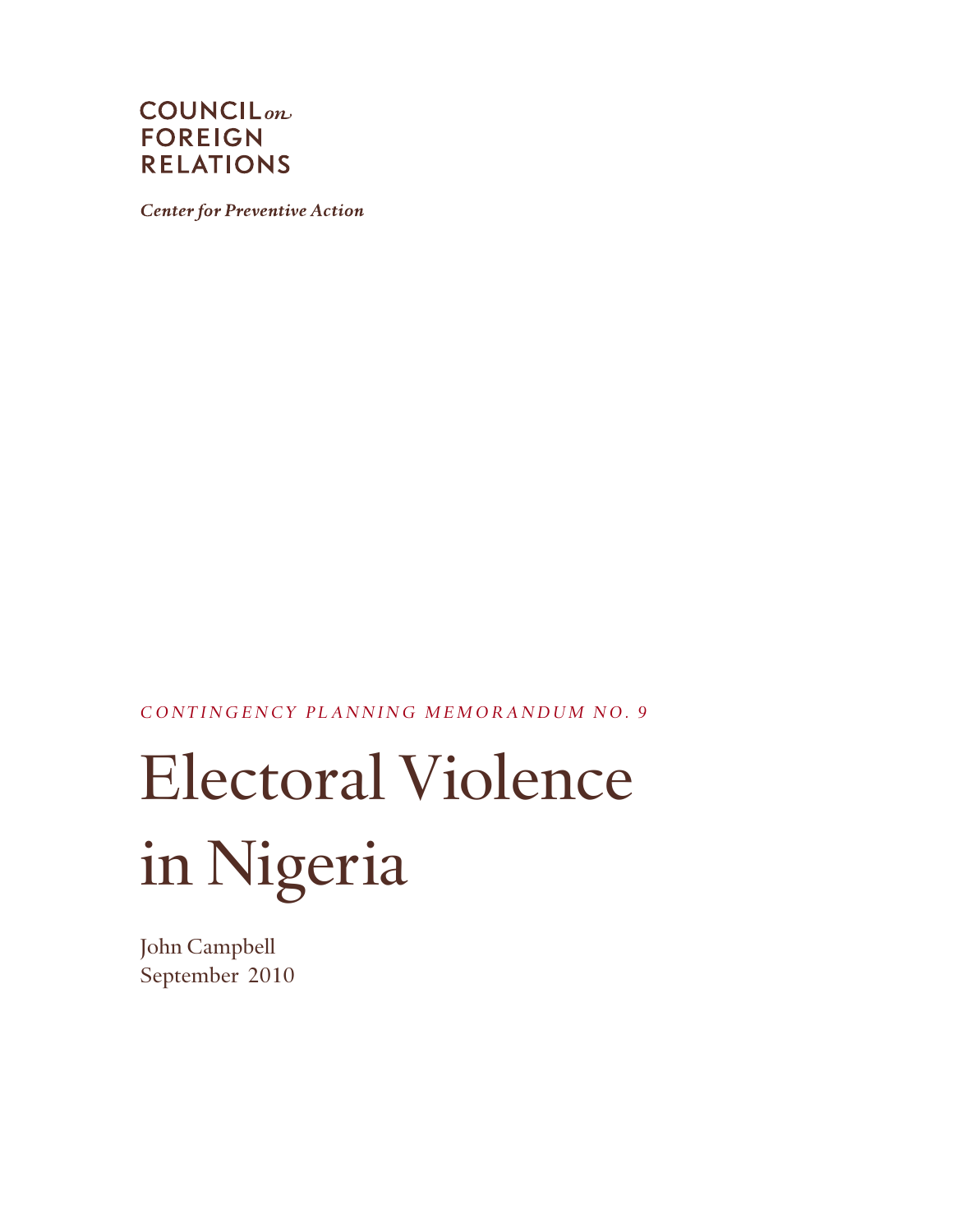The Council on Foreign Relations (CFR) is an independent, nonpartisan membership organization, think tank, and publisher dedicated to being a resource for its members, government officials, business executives, journalists, educators and students, civic and religious leaders, and other interested citizens in order to help them better understand the world and the foreign policy choices facing the United States and other countries. Founded in 1921, CFR carries out its mission by maintaining a diverse membership, with special programs to promote interest and develop expertise in the next generation of foreign policy leaders; convening meetings at its headquarters in New York and in Washington, DC, and other cities where senior government officials, members of Congress, global leaders, and prominent thinkers come together with CFR members to discuss and debate major international issues; supporting a Studies Program that fosters independent research, enabling CFR scholars to produce articles, reports, and books and hold roundtables that analyze foreign policy issues and make concrete policy recommendations; publishing *Foreign Affairs*, the preeminent journal on international affairs and U.S. foreign policy; sponsoring Independent Task Forces that produce reports with both findings and policy prescriptions on the most important foreign policy topics; and providing up-to-date information and analysis about world events and American foreign policy on its website, CFR.org.

The Council on Foreign Relations takes no institutional position on policy issues and has no affiliation with the U.S. government. All statements of fact and expressions of opinion contained in its publications are the sole responsibility of the author or authors.

The Center for Preventive Action (CPA) Contingency Roundtable series seeks to organize focused discussions on plausible short- to medium-term contingencies that could seriously threaten U.S. interests. Contingency meeting topics range from specific states or regions of concern to more thematic issues and draw on the expertise of government and nongovernment experts. The goal of the meeting series is not only to raise awareness of U.S. government officials and the expert community to potential crises but also to generate practical policy options to lessen the likelihood of the contingency and to reduce the negative consequences should it occur. A summary memo of the resulting recommendations is distributed to participants and important policymakers.

*The Council on Foreign Relations acknowledges the Rockefeller Brothers Fund for their generous support of the Contingency Planning Roundtables and Memoranda.* 

For further information about CFR or this paper, please write to the Council on Foreign Relations, 58 East 68th Street, New York, NY 10065, or call Communications at 212.434.9888. Visit CFR's website, www.cfr.org.

Copyright © 2010 by the Council on Foreign Relations®, Inc. All rights reserved. Printed in the United States of America.

This paper may not be reproduced in whole or in part, in any form beyond the reproduction permitted by Sections 107 and 108 of the U.S. Copyright Law Act (17 U.S.C. Sections 107 and 108) and excerpts by reviewers for the public press, without express written permission from the Council on Foreign Relations. For information, write to the Publications Office, Council on Foreign Relations, 58 East 68th Street, New York, NY 10065.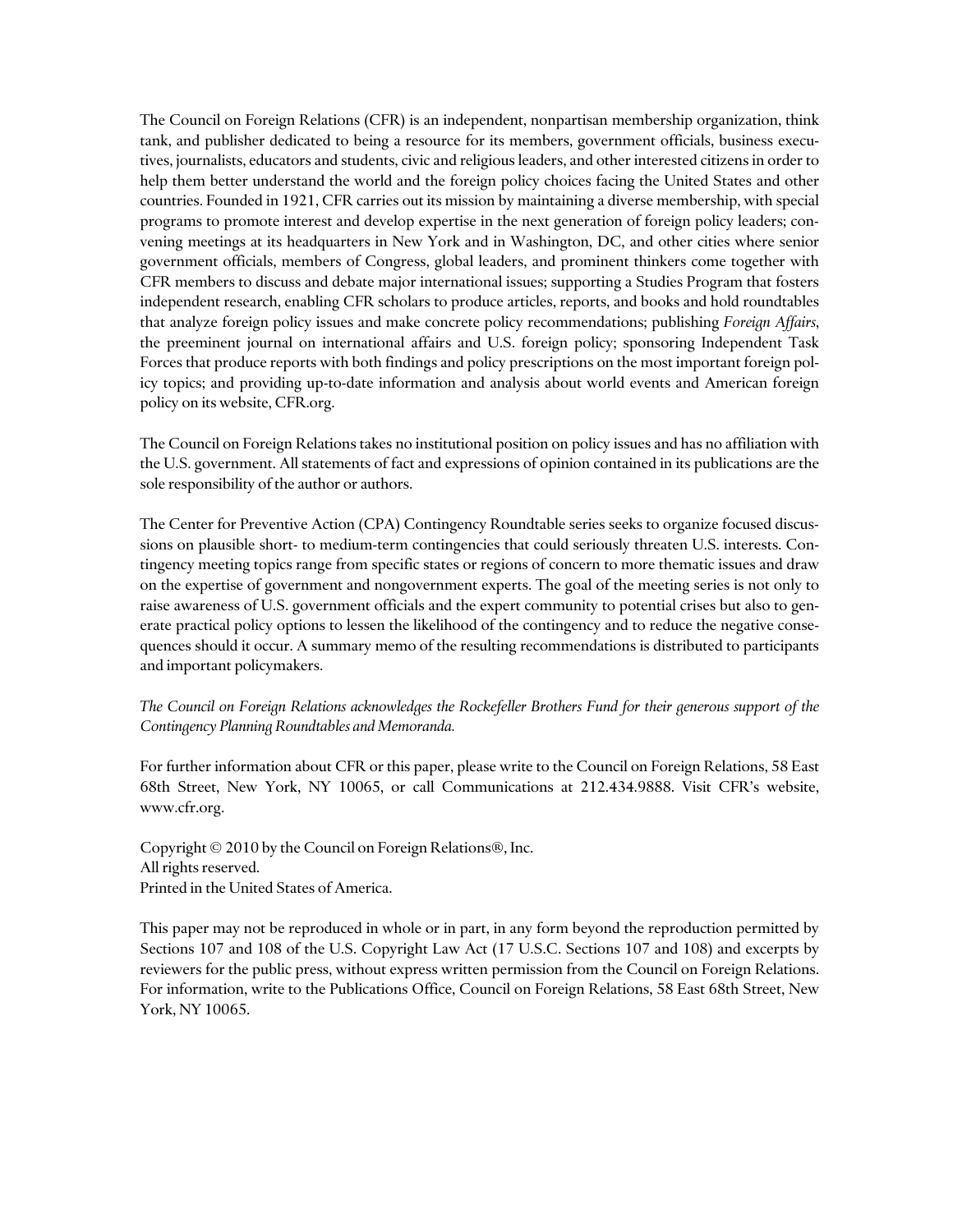#### *INTRODUCTION*

Nigeria is a country of overlapping regional, religious, and ethnic divisions. Rifts between the North and the South of the country, ethnic groups, and Islam and Christianity often coincide and have sometimes resulted in sectarian violence. This has been the case particularly in its geographical center and in the Niger Delta region. In the Middle Belt, as the former is called, bouts of retributive bloodshed between Christian farmers and Muslim pastoralists erupt with some frequency. In the Niger Delta, an insurrection against the Abuja government has been raging for more than a decade over regional, ethnic, and environmental grievances. In all, credible observers ascribe over twelve thousand deaths since 1999 to ethnic, religious, and regional conflict in Nigeria.

Since the end of military rule eleven years ago, Nigeria's elites have largely cordoned off national presidential elections from sectarian divisions by predetermining presidential and vice presidential victors. Their People's Democratic Party (PDP) nominates one southern Christian and one northern Muslim for the presidency and vice presidency and rigs these candidates into office. Every eight years the party rotates the office for which it nominates Christian and Muslim candidates. Excluded as it is from this process of political horse trading, known as zoning, Nigeria's ethnically and religiously fractured public has become increasingly indifferent to the country's national electoral politics.

Muslim president Umaru Yar'Adua's death in May 2010 may, however, have ended the stabilizing (if undemocratic) practice of zoning. Christian vice president Goodluck Jonathan's promotion to Nigeria's highest office in the wake of Yar'Adua's illness and death has created an opportunity for the South to retain the presidency during elections scheduled for January 2011, even though under zoning a northern Muslim should be president for the next four years. With the considerable resources available to him as an incumbent president and his Ijaw constituents in the Delta region pressuring him to stay in office, Jonathan has the means and the motive to seek a full term as president. If he chooses this course, powerful northern politicians may abandon the PDP's elite consensus and challenge his candidacy. The stage would be set for a divisive and potentially violent electoral season featuring unprecedented public involvement.

If events in Nigeria so transpire, the risks to U.S. national security interests are substantial. An Abuja government paralyzed by postelection sectarian violence or a resultant military coup would be unable to collaborate with the Obama administration in regional and continental politics at a time when conflicts in Sudan, the Democratic Republic of Congo (DRC), and Somalia are escalating. Increased conflict would also likely reduce the flow of Nigerian oil to the international oil markets. Further, sectarian violence may spiral into a humanitarian disaster requiring an international response. While the United States has limited levers by which to steer the country clear of an electoral crisis, its special relationship with the Nigerian political class does afford it a few preventive and mitigating options.

## *THE CONTINGENCY*

The ruling People's Democratic Party is the forum in which most of Nigeria's political horse trading is done. The PDP, however, is fragile. The party has little internal discipline, no political platform or principles, and it generates little popular enthusiasm. When former president Olusegun Obasanjo ran roughshod over party rules in late 2006 to ensure that the party nominated his handpicked choices for president and vice president (Umaru Yar'Adua and Goodluck Jonathan, respectively), there was only minimal protest from party members. However, with Obasanjo no longer dominating the party, and Jonathan's potential candidacy in 2011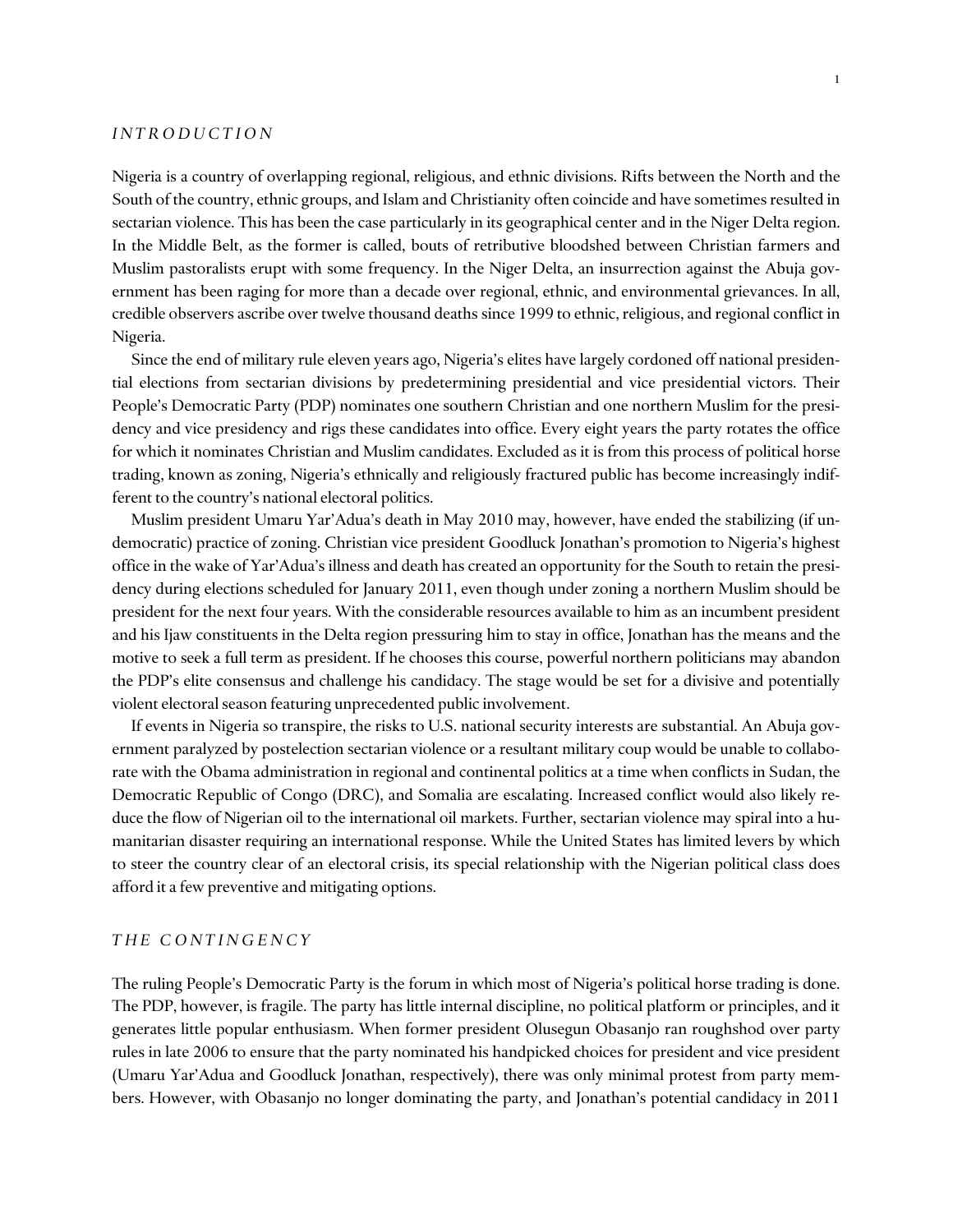upsetting the regional power-sharing cycle, the possibility now exists that no stabilizing elite consensus will emerge from within the PDP.

In this context, there are three likely outcomes to the PDP nomination process that will precede the 2011 elections: (1) northern and southern elites reach an agreement to support Jonathan's candidacy; (2) Jonathan steps aside in favor of a consensus candidate from the North; or (3) no consensus candidate emerges and the PDP fragments. While each of these scenarios poses problems for Nigerian peace and stability, a divided PDP presents the highest likelihood of destabilizing postelectoral sectarian violence and a subsequent coup.

At present, Jonathan's base of support is strong. Southern elites are backing him, as are, for now, some northern governors from states with large Christian minorities. However, northern powerbrokers are leaning neither toward supporting Jonathan in the election nor toward rallying behind a single candidate of their own. Instead, a number of senior Muslim political figures are preparing to run their own campaigns. Former military dictators Ibrahim Babangida and Muhammadu Buhari as well as current national security adviser Aliyu Mohammed Gusau are all poised to employ their powerful patronage networks and military connections to challenge Jonathan and each other for the presidency.

If politics continue along this trajectory, Nigeria will for the first time experience a genuine political contest in 2011 with one or more northern Muslim candidates running against Jonathan and his southern and Christian supporters. With the country's political elites divided, candidates may be tempted to use ethnic and religious identities to form local coalitions, mobilize their supporters, and smear their opponents. This process is already under way at the local and state levels in Plateau state, where politicians are using their common Christian identity to build multiethnic coalitions against the Muslim Hausa-Fulani.

This dangerous political dynamic may mark the beginning of a wider pattern, in which case 2011 elections will not be a predetermined elite game characterized by popular indifference. Voters mobilized by appeals to their ethnic and religious identities will instead feel they have a real stake in the outcome and will not acquiesce to rigging as they did in 1999, 2003, and 2007. Supporters of candidates illegitimately denied the presidency would thus be more inclined to protest election irregularities violently, as happened following some of the 2007 gubernatorial elections or the 2008 Jos local elections, which left seven hundred dead. Even in the unlikely event that the elections are broadly credible, some losing candidates will almost certainly have sufficient grounds to convince their supporters that victory has been stolen, especially if the winner has a different ethnic or religious identity.

 If incidents in Jos provide any indication of how electoral violence might unfold in 2011, popular rage is likely to result in attacks on police stations. And if the police are unable to suppress such violence, as was the case during the Boko Haram massacre in 2009 that left eight hundred dead, the military, which traditionally regards itself as the guarantor of the state, will be poised to step in to restore order. Either junior or senior officers could take the lead. If junior officers move first, they will likely try to remove their military superiors, as Jerry Rawlings did in Ghana in 1979 when he executed eight senior officers before assuming the presidency. Senior military officials who perceive this as an imminent possibility may take preemptive action and initiate a coup of their own. A third and equally destructive way civilian authority in Nigeria might topple is if the armed forces internally splinter along religious or regional lines, as may already be happening in Plateau state. In this scenario, rival factions may launch coups and counter-coups in a manner reminiscent of events in 1966, when a southern-led coup was followed by one led by the northern Muslim Hausa Fulani that then set the stage for the Biafra War.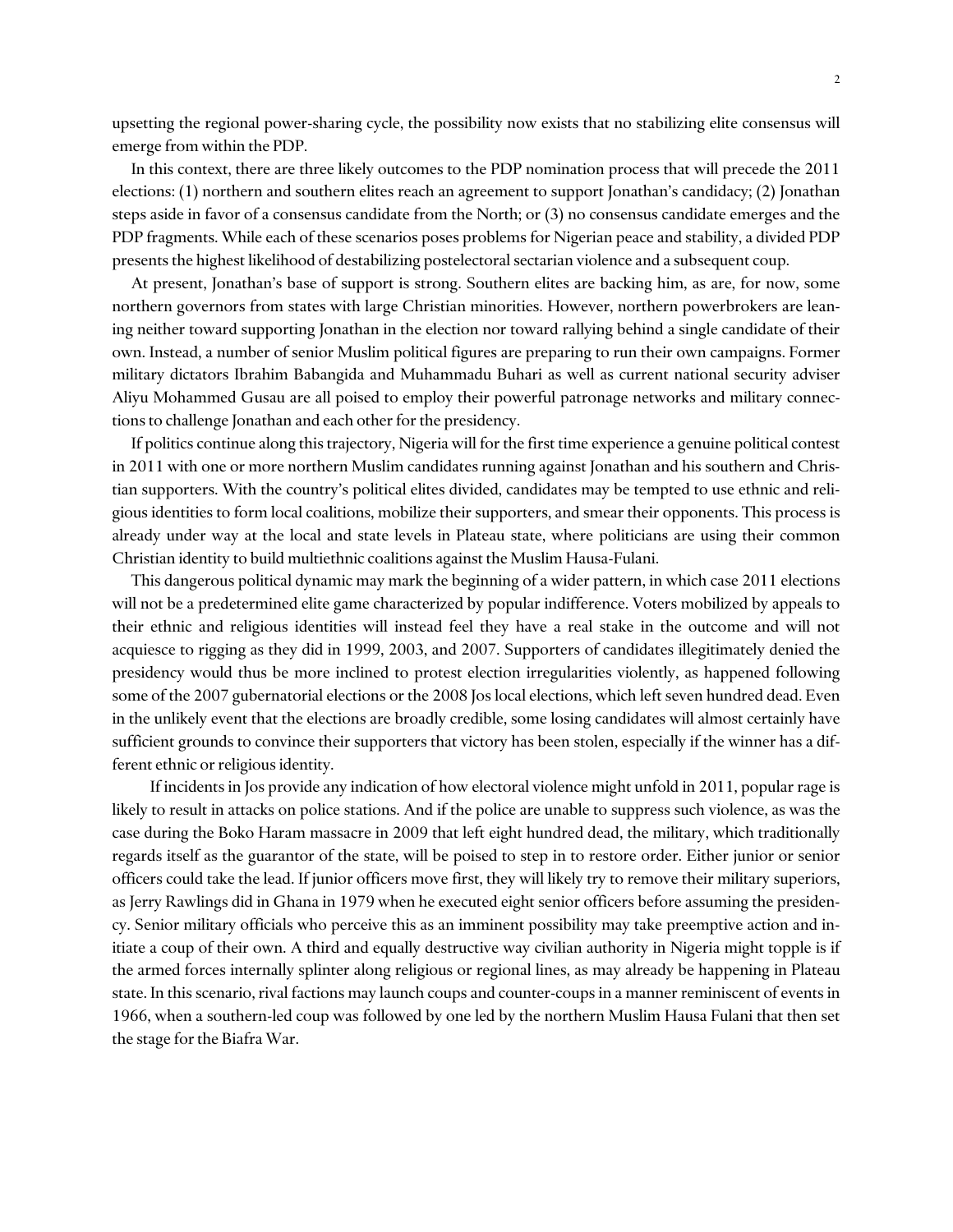#### *WARNING INDICATORS OF ELECTORAL VIOLENCE*

If there is no consensus PDP candidate, and elites from the Christian South and Muslim North compete openly for the Nigerian presidency, there will be two indicators that postelectoral violence might accelerate beyond Abuja's ability to suppress it: the division of the electorate into mutually hostile blocks defined by regional, ethnic, and religious identities; and inadequate preparation by the Independent National Electoral Commission (INEC) to ensure free, fair, and credible elections. Military intervention becomes more likely if elections lacking credibility are accompanied by sectarian violence. Under these circumstances, senior officers or disaffected junior officers might try to seize power.

*Campaign rhetoric resorts to ethnic and religious themes.* In the past, measures outlawing confessional or regionally based political parties largely kept ethnicity and religion out of elections. However, an open field of candidates no longer restrained by power-sharing raises the possibility that some candidates will rally support by appealing to ethnic and religious identities. Local radio stations, particularly those that cater to the dominant ethnic group in a given area, are the primary medium through which these messages would be transmitted. Political operatives may, however, also spread rumors and defamation ads via websites and social networking tools such as Twitter and Facebook. Neither the print press nor national television networks are likely to propagate such inflammatory rhetoric. Outbreaks of violence this year in the Middle Belt offer evidence of the damage these messages can create: a series of text messages stirred up lingering resentment from the disputed elections of 2008 and resulted in the tit-for-tat massacre of fifteen hundred people.

*The presidency fails to implement the new legislation passed by the National Assembly to secure the autonomy of INEC and provide the necessary funding.* Up until now, the presidency has controlled and funded INEC. Without fiscal independence from the executive, an incumbent president has latitude to manipulate INEC in his favor, and Nigerians will not trust the results the commission announces. Election outcomes lacking credibility could, in turn, create substantial space for violent opposition by the losing candidate(s), especially where the contests have a sectarian cast.

*INEC fails to implement a credible registration system, a credible ballot and ballot box distribution process, or a transparent ballot-counting procedure.* At present, there is no credible voter role, though INEC promises one by November, and there has been little or no preparation for delivering, securing, and counting ballots. Absent these elements, the state governors and their agents will easily rig elections as former governor of Cross Rivers Donald Duke detailed in a July article in the *Guardian* of Lagos. As with transparent INEC pandering to the president, blatant corruption of this sort is very likely to induce violence in a polarized electoral environment.

*Efforts to restrict military movement or overt signs of divisions within the military*. While a junior officer coup would likely come without warning, signs that senior military personnel fear a coup by junior officers and may be preparing their own seizure of power include official restrictions on troop movements, as occurred in December 2009, or exhortations that soldiers remain nonpolitical. Should soldiers in uniform assert their ethnic and religious identities, which would be evident if they refuse to obey orders in a sectarian conflict, the senior military leadership is also likely to assume control of the state.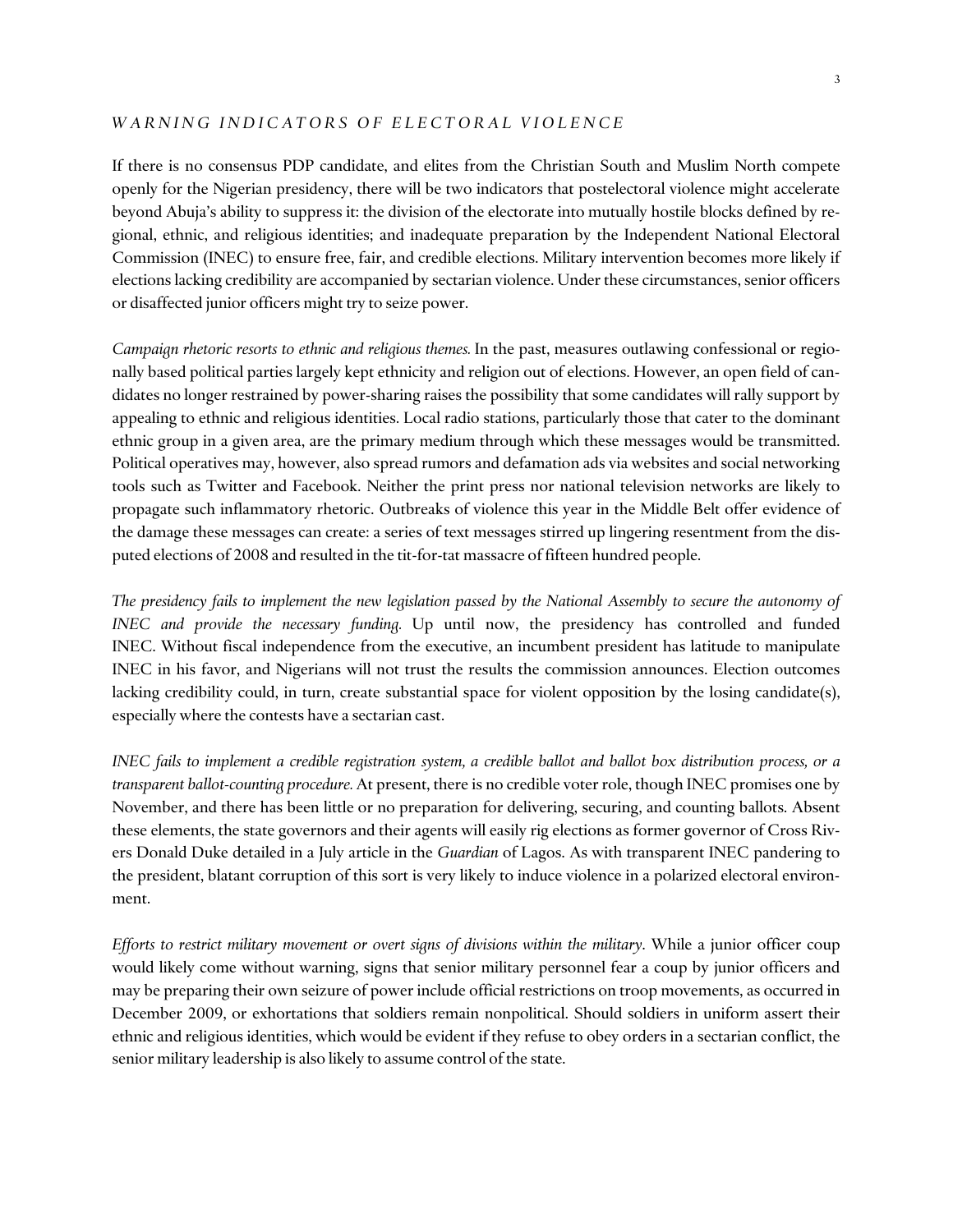#### *POTENTIAL IMPLICATIONS FOR THE UNITED STATES*

If Jonathan does not emerge victorious in the 2011 elections, there will likely be greater militant activity in the Niger Delta. The militants are mostly Jonathan's fellow Ijaws, an ethnic group that sees his candidacy as providing them with a seat at the national table for the first time since independence. If thwarted by Jonathan's exclusion from power, they are likely to abandon the restraint they usually show in their attacks on the petroleum industry. It is an open secret that militants could easily shut down Nigeria's oil industry. If this occurs, the impact on the international oil market would be great: in 2008, militant-group attacks on Nigeria's oil infrastructure caused a major drop in the country's total output, which in turn helped raise oil prices to \$150 per barrel. However, it is more likely that the militants would attempt to seize production facilities instead of destroying them, albeit with collateral damage resulting in a greater loss of production than the militants would have wanted. The Nigerian military—numbering less than one hundred thousand with obligations in other parts of the country—probably lacks the capacity to dislodge militants from oil production facilities once they are captured. In the past, it has not been able to overcome the militants in the Delta through military force except for certain isolated instances. It may nevertheless attempt to do so and cause bloodshed in the process.

The victory of a southern Christian in a rigged presidential election would, on the other hand, open the door to greater radicalization of northern Nigeria's Islamic population. Fragmented northern elites and traditional religious authorities are already losing stature as the impoverished population turns to nontraditional and occasionally radical religious leadership. If a southern-dominated Jonathan government further marginalizes the North in the distribution of government jobs and oil revenue, this trend may worsen. Up to now, such Islamic radicalization has been inward-looking, opposing the secular government in Abuja rather than the western "Great Satan." Nevertheless, intensified Islamic radicalization could open new space for international terrorist groups hostile to the United States. An al-Qaeda-trained Nigerian has already tried to blow up a Northwest flight over Detroit. There could be more such episodes if an alienated North becomes a hospitable environment for new, non-indigenous, radical forms of Islam.

Regardless of who ultimately wins, disputed 2011 elections accompanied by increased ethnic and religious conflict would likely result in Nigeria's self-isolation from regional and continental issues. As occurred during Yar'Adua's prolonged illness and Nigeria's concurrent weak regional leadership vis-à-vis the political crises in Guinea and Niger, the United States would lose an important diplomatic partner with respect to Darfur, southern Sudan, and the Horn of Africa. In the past, the international community has been particularly dependent on Nigeria to provide peacekeepers for United Nations missions such as those in Liberia and Darfur. With the impending referendum on succession in southern Sudan, continuing uncertainties in the Democratic Republic of the Congo, and the deteriorating situation in Somalia, Nigeria's diplomatic and military leadership again appears crucial for peace and security in Africa.

Protracted electoral violence in 2011 could also result in a humanitarian catastrophe. There are already an estimated 1.2 million internally displaced people in Nigeria, and that number would skyrocket should violence spread. The small, weak states that surround Nigeria are not, moreover, prepared to handle even small refugee flows. Media coverage of a humanitarian disaster would therefore surely prompt calls for international assistance, even if a military coup precluded any such intervention. Though its methods would be rough, a united military government would likely respond to such a humanitarian crisis by quickly restoring public order.

The return of military dictatorship to the "giant of Africa" would nonetheless severely undercut the African Union (AU) and Economic Community of West African States' (ECOWAS) principled opposition to coups and further isolate the country from the international community. The United States in particular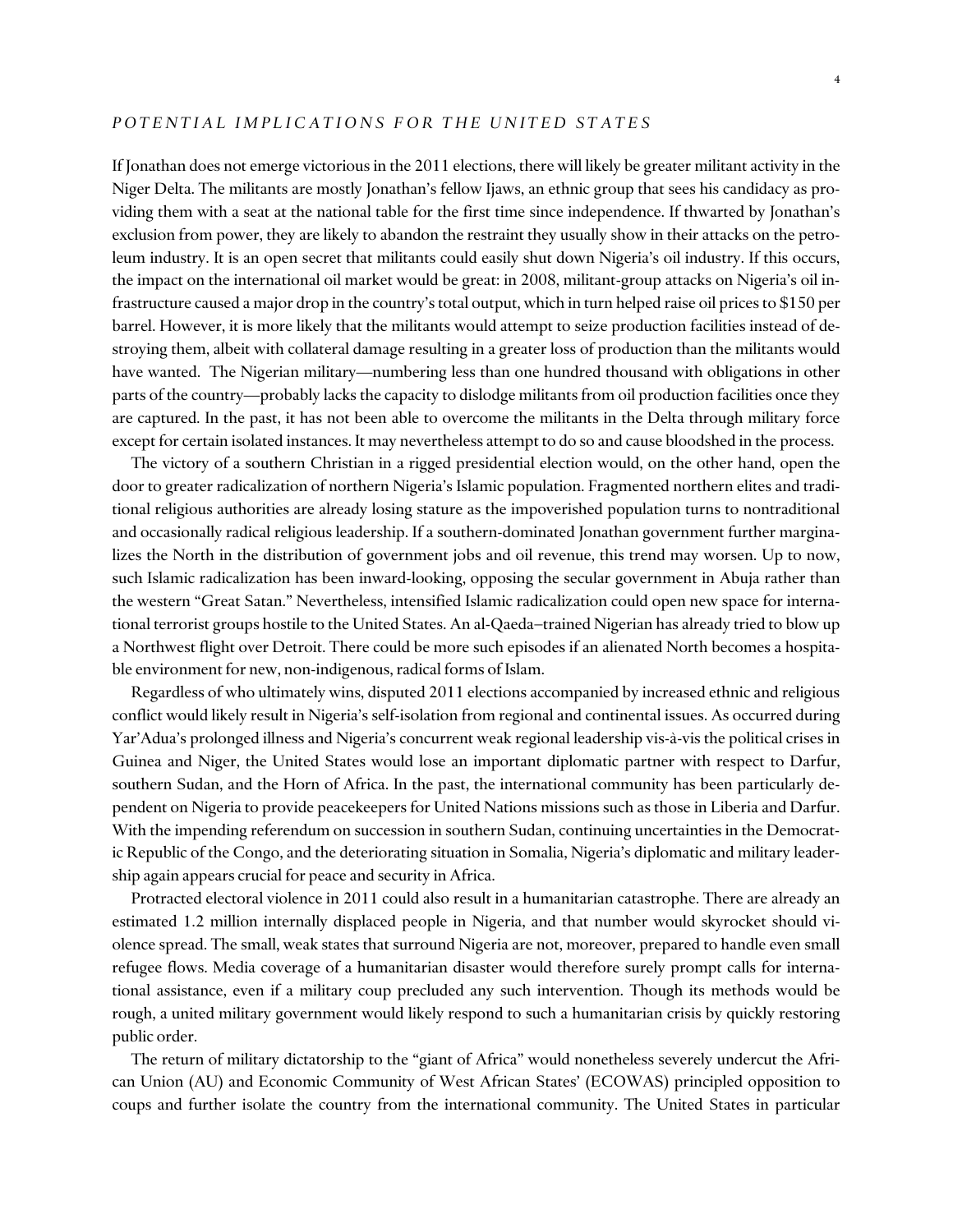would lose what little rhetorical leverage it has if, as in previous military takeovers, the chief of state is relatively unconcerned with his country's international profile. U.S. laws requiring sanctions and aid cuts to the new military regime would place yet more distance between Washington and Abuja. In the worst of all possible scenarios, the military itself might divide along ethnic and religious lines. Factions struggling for power could initiate a series of coups and counter-coups, and perhaps even introduce the specter of warlordism.

Disputed elections and resulting sectarian conflict or a military coup d'état would lastly undermine democracy's standing among Nigeria's neighbors and throughout Africa. Though over the long term the country might benefit from a breakup of the PDP's current monopoly that creates political space for opposition parties, over the short term, widespread postelectoral violence would put Nigeria in a class with Zimbabwe, Sudan, and Kenya as a failing state whose instability threatens its neighbors and requires prolonged international engagement.

#### *U.S. POLICY OPTIONS TO FORESTALL ELECTORAL VIOLENCE*

The United States' leverage is limited with respect to internal developments in Nigeria, as is the United Kingdom's, which also maintains a close relationship with its former colony. Indeed, the country's oil, its willingness to provide peacekeepers to international organizations, and its generally positive diplomatic activism has meant that Washington and London has needed Abuja more than the reverse.

Nevertheless, Nigerian political elites do not like that their country has a negative image abroad. President Barack Obama's visit to Ghana rather than Nigeria in 2009 because of the former's positive electoral track record was a blow to Nigeria's prestige and elite self-image, as was placing it on the U.S. terror watch list following the failed terrorist attack over Detroit. An indication from Washington that it will be reluctant to receive high-level Nigerian visitors following poorly run elections may therefore have a deterrent effect.

The political class ascribes a similarly high value to its ties with other developed democracies, its Commonwealth of Nations and European partners, and international organizations. Accordingly, the United States should rally vocal support for credible elections in 2011 from the United Kingdom, the European Union, Japan, Canada, and Australia. as well as China, India and South Korea, which are showing renewed interest in enhance economic ties. The U.S. ambassador accredited to the AU and the ambassador in Abuja who is also accredited to ECOWAS could focus with these two organizations on practical ways to support democratic civilian governance in Nigeria. China's interest in Nigeria may provide a further opportunity to seek support for credible elections. If these countries and organizations are united in expressing concern about Nigeria's governance, elites' temptations to play one bilateral relationship against another can be more effectively foreclosed

Nigerian elites' affinity for travel presents another opportunity for the United States to pressure important actors to behave responsibly. Many members of the country's political class come frequently to the United States, where the richest have substantial property holdings. The U.S. government has the power to revoke the visas of these individual visitors should they participate in extra-constitutional and illegal activity or if they foment ethnic and religious violence. Word that the United States has revoked the visas of prominent Nigerians on these grounds would spread readily through the grapevine, even though U.S. law prevents the Department of State from officially announcing the names of those whose travel documents it has voided.

With respect to Nigeria's ethnic, religious, and regional divides, the Obama administration can caution Nigerian political leaders against inflaming them and remind the government of its dual responsibility to contain domestic violence and punish its perpetrators. A truly independent INEC that can credibly certify results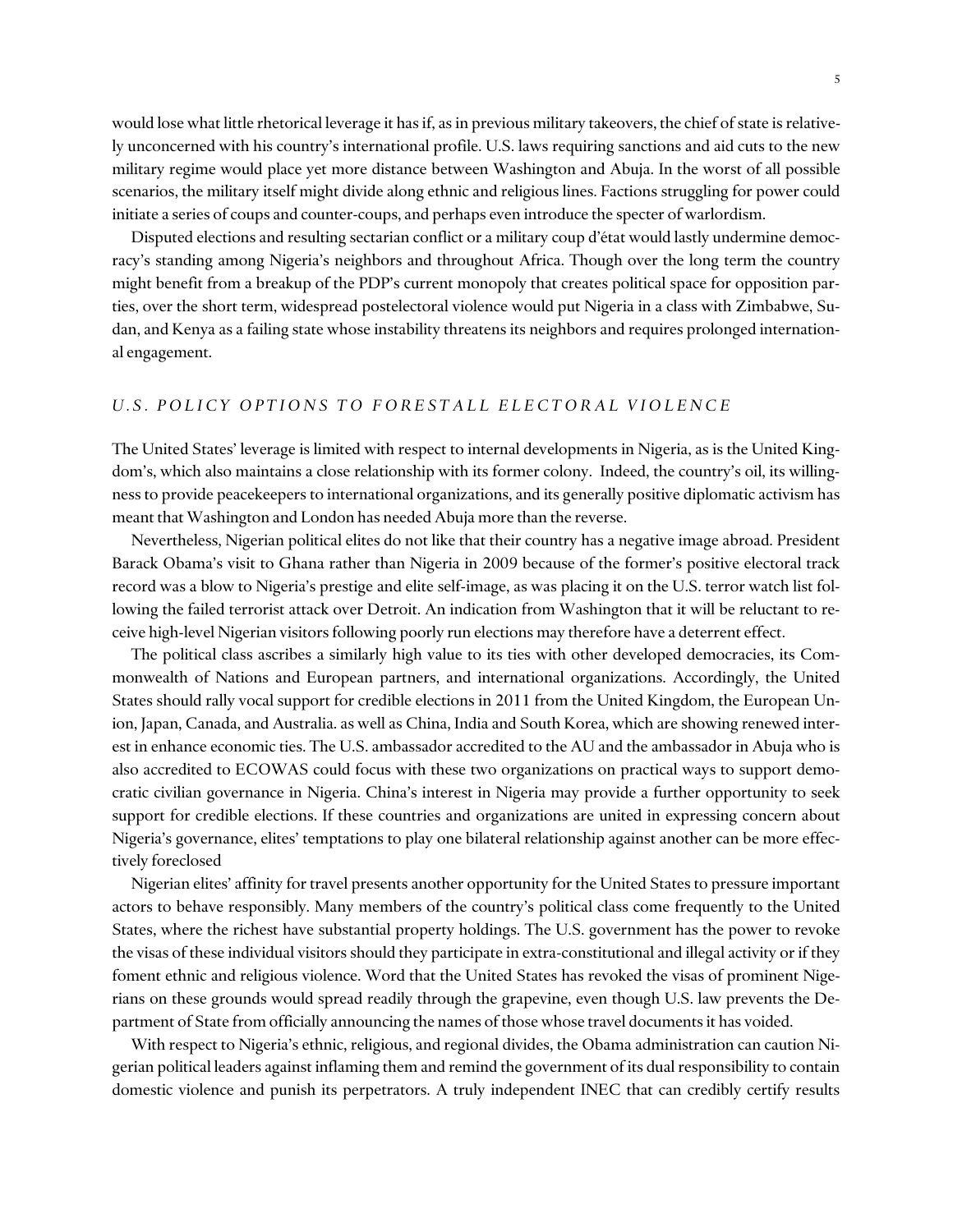would constitute a further bulwark against the possibility of debilitating civil strife. To increase the commission's chances of becoming more autonomous, the Obama administration can offer its strong support for reform, which in turn would strengthen the hand of those arguing this point in the National Assembly.

Technical assistance for the 2011 elections would be best organized through the newly established venue that the United States–Nigeria Binational Commission offers. As in the past, the United States should try to provide technical assistance in conjunction with other democratic donors to INEC, to emerging political parties, and to Nigerian and other civil society organizations working for better elections. The Obama administration can also encourage experienced U.S. organizations such as the National Democratic Institute (NDI) and the International Republican Institute (IRI) to expand their work and their presence in Nigeria with a sharper and more extended focus on election preparations. A pointed evaluation of the state of Nigeria's election preparations by NDI and IRI six weeks before Election Day could strengthen the hands of those Nigerian NGOs working for better elections. Political operatives, especially those sensitive to the regard of the Obama administration, may also hesitate to use inflammatory rhetoric in front of foreign observers.

To stay abreast of what may become a rapidly changing political landscape, the United States should be prepared to deploy extra diplomatic and United States Agency for International Development personnel that can establish relationships with any new political parties and popular movements that emerge over the next six months and encourage these new actors to eschew violent tactics. The establishment of a consulate in the North, which is currently under way, could be particularly useful as a platform for greater engagement with Northern leaders and outreach to the wider northern public, both of which perceive U.S. favoritism toward the Christian South. Moreover, because a formal U.S. presence in the North would balance the consulate in the southern city of Lagos, it should enhance U.S. credibility as an advocate of democracy.

## *U.S. OPTIONS TO MITIGATE ELECTORAL VIOLENCE*

The United States can do little to contain postelectoral sectarian violence or prevent a coup should Abuja lose control. The United States, the United Kingdom, and other European Union partners cannot influence whether sectarian divisions spread to the military. Nevertheless, Washington-led international efforts to stem officially sponsored sectarian violence and stern opposition to a military takeover could encourage Nigerian political elites to seek a political solution to a postelection crisis.

The United States could also lead a multilateral diplomatic intervention, as it did in Kenya in 2007, to facilitate a political solution. Yet such an intervention could be successful only if the principal actors are open to it. However, parts of the Nigerian military might intervene before this happened if violence spread out of Abuja's control. The military might be able to end the violence quickly, but it would probably respond with a heavy hand, resulting in human rights violations and civilian deaths.

In addition, the Obama administration could urge the military to act on behalf of legal, civilian authority rather than its own. It could lead an international call for civilian politicians to reach a political settlement among themselves, as it did when the National Assembly made Jonathan "acting" president.

If the military or others commit gross human rights violations, the United States could support diplomatically ECOWAS and AU responses, including mediation efforts or sanctions. The United States could also seek appropriate UN Security Council engagement, recognizing that there could be opposition by some members to the seeming interference in the internal developments of a member state. Moreover, the United States and its diplomatic partners could publicly and privately remind perpetrators of human rights abuses that they can be held personally responsible for their crimes by the international community.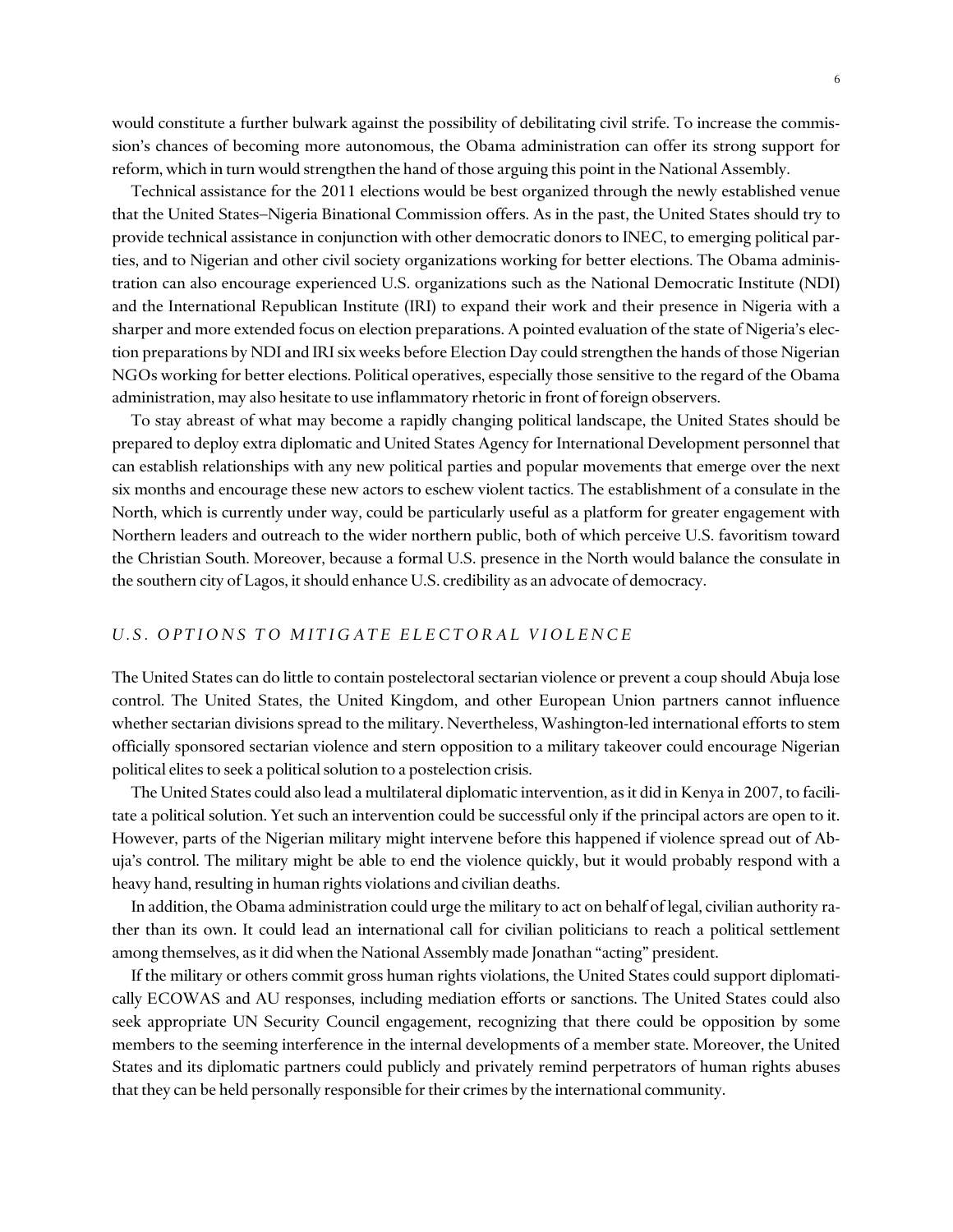Finally, the United States could restrict travel visas of political and military elites. Because of the close relationship between Nigeria and the United Kingdom, where Nigerian elites have substantial financial and familial interests, the United States could encourage the United Kingdom to take similar steps in the case of a violent military reaction to a postelection crisis. However, at best these policies would only mitigate postelectoral violence.

Militarily, options are equally limited. Washington and its diplomatic partners only fund minor train-andequip programs, which could be suspended. Any direct military intervention would be counterproductive and dangerous. Distrust of U.S. motives in the Gulf of Guinea, where most of Nigeria's oil is located, is already widespread in the aftermath of the Iraq War, which many Nigerians see as a U.S. effort to seize Iraq's oil, and the establishment of the U.S. Africa Command (AFRICOM), which was widely unpopular in Africa. Similarly, U.S. military intervention would damage U.S. interests because Africans continent-wide would see it as "imperialist" and "neocolonial."

While there would likely be calls to protect the oil infrastructure in the Niger Delta, the U.S. military would encounter the same challenges that the Nigerian military does—a difficult, swampy topography, and heavily armed militants with an extensive knowledge of the area and popular support.

However, the United States could respond positively to the requests for humanitarian assistance from Nigeria's neighbors and humanitarian organizations on behalf of displaced persons. As for the internally displaced, who will be larger in number, the United States should support nongovernmental organizations (NGOs) working with that population. Médecins sans Frontières, for example, is already active in Plateau state.

#### *RECOMMENDATIONS*

The United States can capitalize on the value elite Nigerians place on the bilateral relationship to hedge against the worst outcomes 2011 elections might produce. Tools include carefully worded White House, Department of State, and congressional statements, financial and technical support for elections, and diplomatic planning and outreach to emerging political groups and international partners.

*Public Diplomacy.* Through diplomatic channels including the Binational Commission and public statements, the United States should reiterate that the conduct of Nigeria's 2011 elections affects the bilateral relationship. In the run-up to 2011, the administration should not accept uncritically Jonathan administration claims and assurances that elections will be free, fair, and credible. The United States should also advocate for INEC's independence from the presidency, publicly hold Abuja responsible for controlling ethnic violence, and continue to support through small grants those Nigerian nongovernmental organizations working for peace and reconciliation. On a multilateral level, the administration can endorse vocally and diplomatically the African Union's opposition to military rule and consult closely with it on Nigerian developments. As part of its regular consultations with United Kingdom, the European Union, Canada, Australia, and Japan—all previous donors to Nigerian elections—the administration should urge them to continue their engagement. Should there be significant human rights violations, the United States should seek from them a common condemnation and, if necessary, support bringing the perpetrators to justice. Throughout the electoral and postelectoral period, the United States should continue to urge through public statements and official and private contacts that the Nigerian military exercise restraint in the Delta, in the Middle Belt, or in any other part of the country where it becomes involved.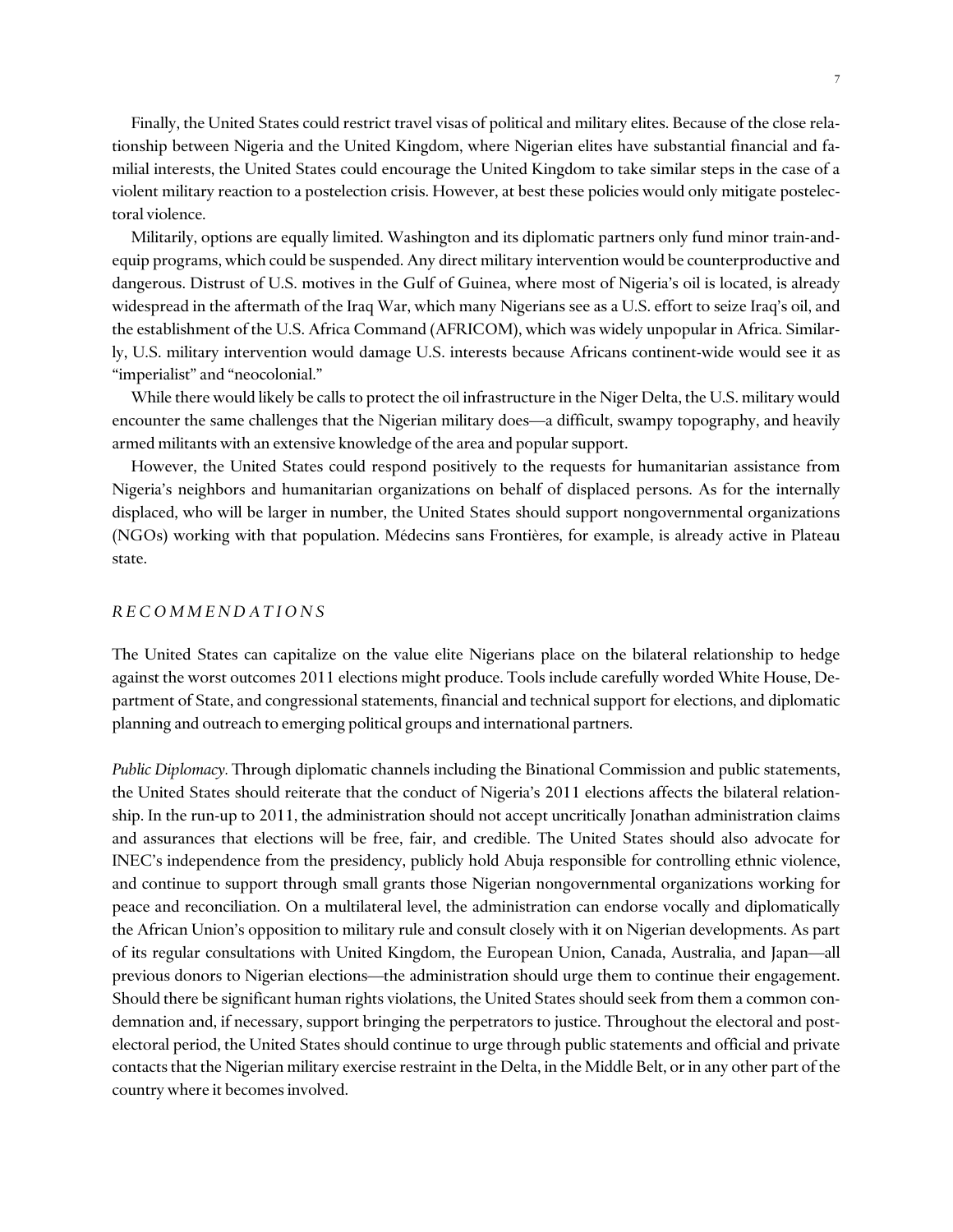*Election Support.* The Obama administration should maintain its current modest level of financial support for the election process and encourage international observation of the 2011 elections. Those Nigerian nongovernmental organizations working for credible elections should also receive the United States' rhetorical support and, where appropriate, funding.

*Policy Coordination and Contingency Planning.* The United States should initiate regular consultations on Nigeria with the European Union, Canada, Australia, Japan, and China. In addition, there should be parallel consultations with the African Union and with the ECOWAS states. Initially, discussions should focus on information sharing and preparing for closer coordination, if it becomes necessary.

*Specific Unilateral Actions*. The Obama administration should proactively use its power to revoke the visas of those involved in fomenting ethnic and religious strife. The Obama administration should consider how and in what forum it would hold perpetrators of human rights abuses personally responsible for their actions. If it has not already done so, the United States should start contingency planning for the potential evacuation of American citizens from Nigeria in the event of widespread postelection violence. In the event of refugee flows associated with postelection violence, the United States should respond quickly to calls for humanitarian assistance both within Nigeria and in neighboring states. Finally, the State Department should establish a consulate in Kano or Kaduna. Pending that establishment, the United States should open a temporary listening post in the North to improve its relations with that part of Nigeria and to respond more effectively to changes in the political climate.